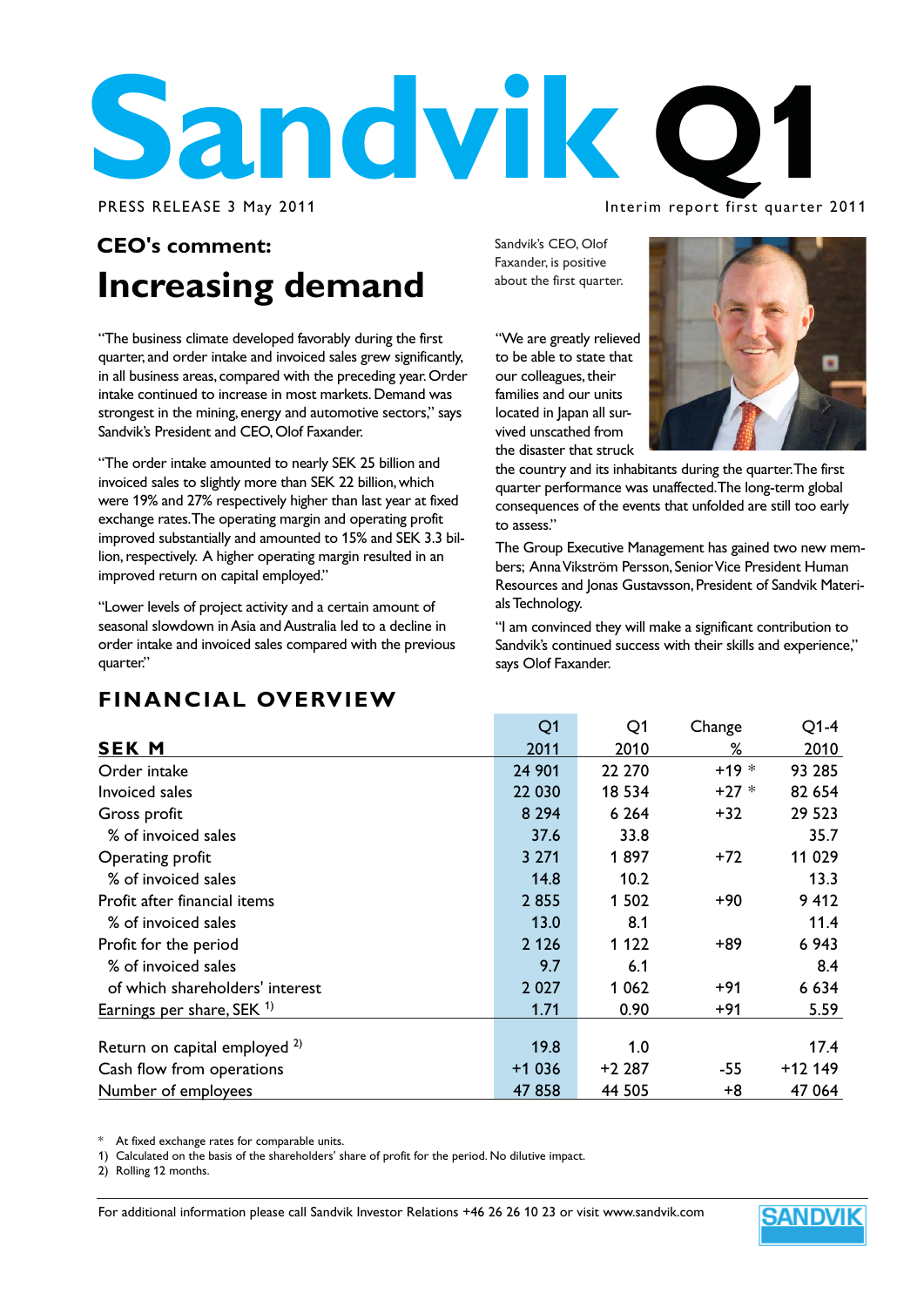# **Market and sales**



| The market situation continued to improve dur-       |
|------------------------------------------------------|
| ing the first quarter, and order intake and invoiced |
| sales increased by 19% and 27% respectively, at      |
| fixed exchange rates compared with the year earlier  |
| period. Order intake increased significantly in all  |
| market areas and for all business areas. Continued   |
| high demand in the mining industry and the energy    |
| sector comprised the main driving forces behind the  |
| high level of order intake. Changed exchange rates   |
| impacted order intake and invoiced sales negatively  |
| with 6% and 7% respectively or by SEK 1.3 billion    |
| each.                                                |

Demand was high for Sandvik's products in most areas during the quarter. Order intake was strong for high value-added products for industrial production and aftermarket and increased for investment-related products. High levels of activity continued in the energy sector, both in oil and gas as well as nuclear power and other forms of power generation.

Increased demand was also noted from the automotive, mining and aerospace industries. The order intake for the mining industry was substantial in the aftermarket segment and increased for the equipment segment. High capacity utilization and longer lead times from some subsuppliers meant somewhat extended delivery times even for some of Sandvik's equipment. Activity levels in respect of large materials handling equipment remained high although order intake and invoiced sales, due to natural quarterly variations, declined slightly compared with the preceding quarter. Demand from the construction industry continued to improve in Asia and South America and increased somewhat in

|                 |        | Order intake Invoiced sales |
|-----------------|--------|-----------------------------|
| Price/volume, % | $+19$  | $+27$                       |
| Structure, %    | $+/-0$ | $+/-0$                      |
| Currency, %     | -6     |                             |
| Total, %        | +17    |                             |

The table is multiplicative, i.e. the different components must be multiplied to determine the total effect.

the US and Europe, but from low levels.

In general, demand remained strong and order intake increased in all market areas, with the most substantial increases being posted in Europe and Africa. A certain element of seasonal decline in Asia and Australia and a continued strengthening of the European market resulted in Europe's share of order intake again approaching 40%. The natural disasters in Japan only had a marginal impact on order intake and invoiced sales in the first quarter. However, indications of reduced vehicle production in Japan during the second quarter could negatively impact order intake and invoiced sales. Invoiced sales to the nuclear power industry declined in the quarter due to a previously planned lower delivery rate.

**Order intake** amounted to SEK 24,901 M (22,270), up 12% in total and 19% at fixed exchange rates for comparable units. Of the total order intake, approximately SEK 750 M comprised major project orders compared to 2 billion SEK last year. Currency effects had a negative impact of 6% on order intake. The increase at fixed exchange rates for comparable units was 29% for Sandvik Tooling and 14% for Sandvik Mining and Construction. For Sandvik Materials Technology, the increase was 14%, including a positive effect of about 6 percentage points related to changed metal prices.

**Invoiced sales** in the first quarter amounted to SEK 22,030 M (18,534), up 19% in total and 27% at fixed exchange rates for comparable units compared with the first quarter last year. Currency effects had a negative impact of 7% on invoiced sales. The increase in invoiced sales at fixed exchange rates for comparable units for Sandvik Tooling was 28%. The corresponding increase for Sandvik Mining and Construction was 28% and for Sandvik Materials Technology 21%, including a positive effect of about 6 percentage points related to changed metal prices.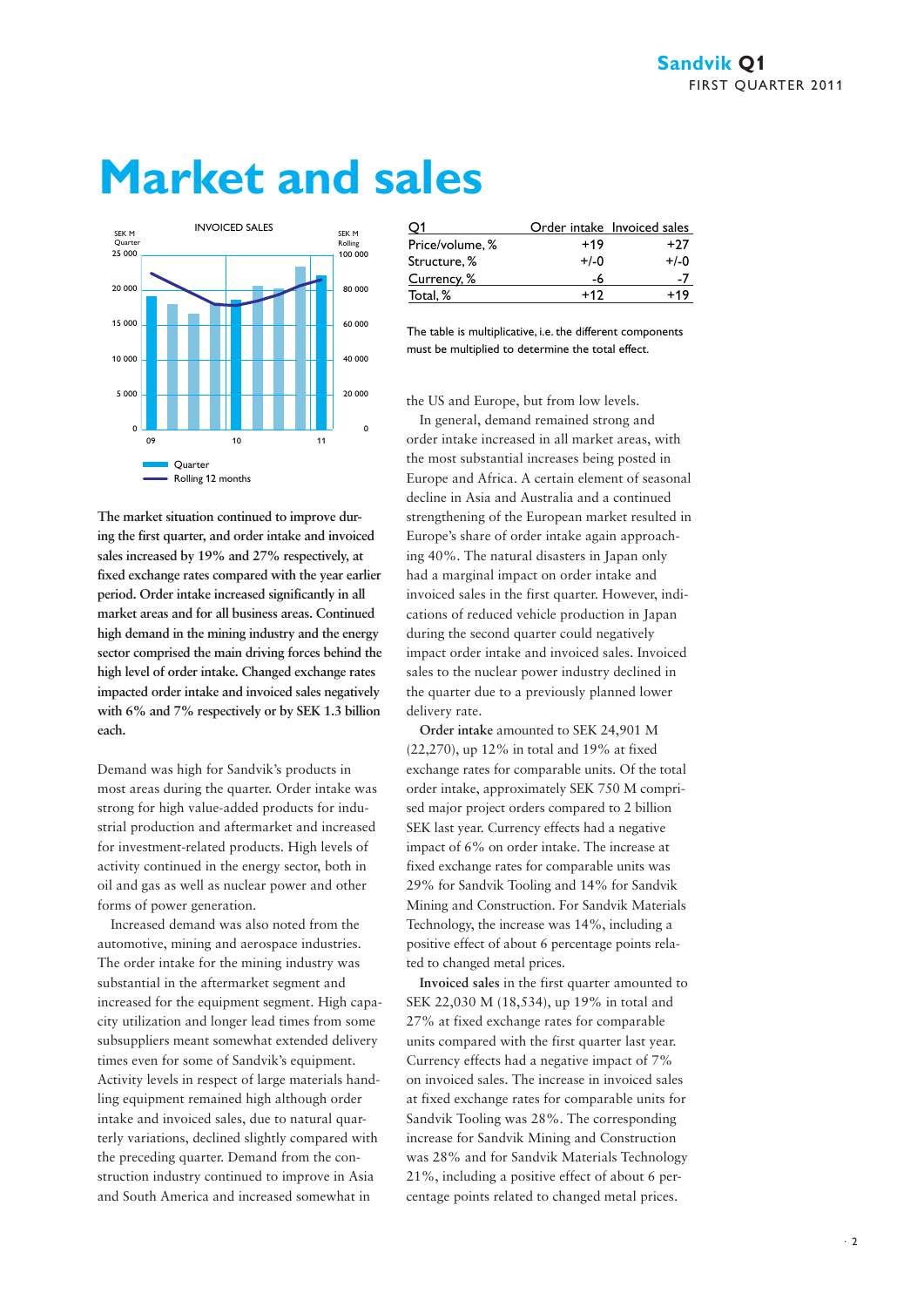# **Earnings and return**

**Earnings and return for the first quarter improved substantially compared with the corresponding quarter last year. The operating profit increased to SEK 3,271 M (1,897) and the operating margin was 14.8% of invoiced sales (10.2). The improvement was attributable to higher volumes and pursuant increased capacity utilization. Earnings were positively impacted by approximately SEK 80 M from changes in metal prices and negatively impacted by currency effects by approximately SEK 450 M. Return on capital employed increased to 19.8% (1.0) for the recent 12-month period, primarily due to an improved operating profit.** 

During the quarter, sales and production volumes increased compared with the preceding year. Capacity utilization is decisive for increasing profitability in a vertically integrated and capital intensive business. This, together with efficiencyenhancement programs implemented combined with a product mix with a higher profitability, resulted in significantly improved earnings and an increased return. The improvement programs implemented gradually increased efficiency and thus profitability as evidenced by the operating profits and return of Sandvik Tooling and Sandvik Mining and Construction. A somewhat less advantageous product mix, combined with lower than expected productivity in certain areas of production, had a negative impact on profitability at Sandvik Materials Technology.

Net financial items amounted to SEK -416 M (-395) and the result after net financial items improved to SEK 2,855 M (1,502), or 13.0% of invoiced sales. Income tax was SEK +729 M (+380) and the net result for the period amounted





to SEK 2,126 M (1,122), or 9.7% of invoiced sales. Earnings per share amounted to SEK 1.71 (0.90) in the quarter.

Working capital increased slightly compared with the preceding quarter, primarily due to increased inventories in some areas, and amounted to 25% (29) of invoiced sales. Return on capital employed for the recent 12-month period rose to 19.8% (1.0) mainly due to a significant increase for Sandvik Tooling and Sandvik Mining and Construction. Return on equity was 24.5% (-3.7).

Cash flow from operations declined due to the increase in working capital and amounted to SEK +1,036 M (+2,287). Investments were somewhat lower than depreciation and amortization and amounted to SEK 1,149 M (768), of which company acquisitions accounted for SEK 265 M (237). Cash flow after investments was SEK -87 M  $(+1,594)$  for the quarter.

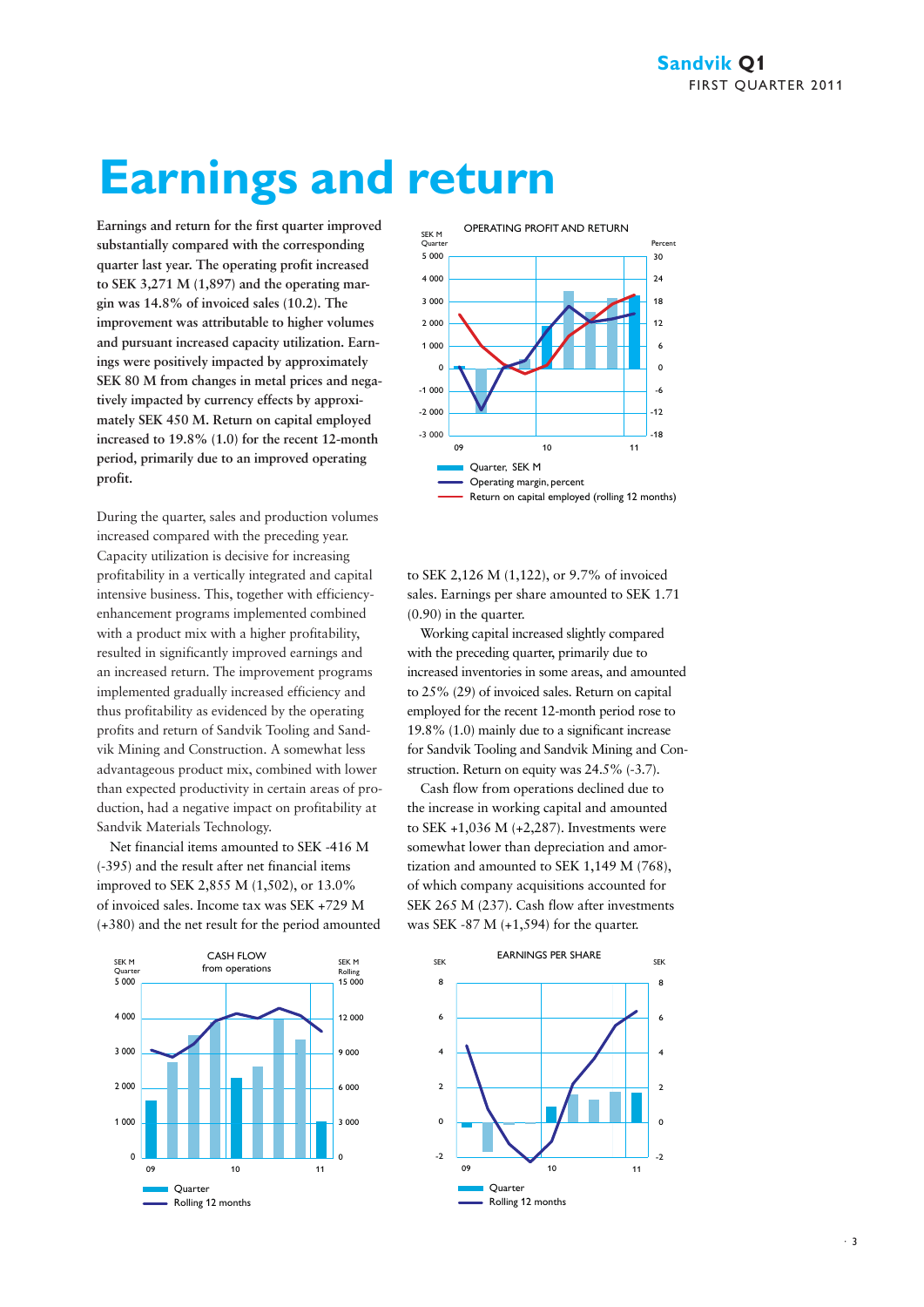# **Sandvik Tooling**

- **Strong trend in demand**
- Negative currency effects
- **Increased volumes**
- **Increased profitability**
- **Strong cash flow**

**The demand trend for Sandvik Tooling remained positive during the first quarter. Order intake and invoiced sales improved substantially in all markets compared with 2010, but were still somewhat lower than the same period in 2008. In addition, market activity increased slightly compared with the preceding quarter. The increase in invoiced sales combined with higher production rates and increased internal efficiency led to a significant improvement in operating profit. In the first quarter, order intake and invoiced sales rose by 29% and 28% respectively at fixed exchange rates for comparable units. The operating profit increased to SEK 1,400 M (834), or 21.5% of invoiced sales. Currency effects had a significant negative impact on order intake and invoiced sales during the quarter.**

The market situation continued to improve in all markets and order intake strengthened significantly in Europe, Asia and North America. Increased global activity in many areas resulted in increased industrial production and thus higher demand compared with the preceding year.

Activity levels were high primarily in the automotive, aerospace and energy-related segments. Order intake was stronger for cemented-carbide products and materials than other products. Continued increased raw material prices had a

|                 |        | Order intake Invoiced sales |
|-----------------|--------|-----------------------------|
| Price/volume, % | +29    | $+28$                       |
| Structure %     | $+/-0$ | $+/-0$                      |
| Currency, %     | -8     |                             |
| Total. %        | +18    | +18                         |
|                 |        |                             |

The table is multiplicative, i.e. the different components must be multiplied to determine the total effect.

positive effect on volumes and prices for Sandvik Tooling's product area Wolfram for which the content of raw materials is significantly higher.

The increase in invoiced sales led to higher rates of production which in turn led to increased capacity utilization and thus a positive impact on profitability. The number of employees was, as a whole, unchanged compared with the preceding year which meant increased productivity. The strong trends in the market combined with a competitive offering resulted in a slightly improved price trend compared with the preceding quarters. The

> tragic natural disasters in Japan meant that the manufacturing unit in Semine was temporarily closed but production was restarted at the beginning of April once electricity supplies and communications had been repaired.

Working capital was 23% (27) of invoiced sales, the same level as in the preceding quarter and, combined with a low level of investment, led to a continued strong cash flow.

Compared with the first quarter 2010, the operating profit improved and amounted to SEK 1,400 M

(834), 21.5% of invoiced sales. Earnings were negatively impacted by approximately SEK 250 M due to currency effects. Return on capital employed for the most recent 12-month period amounted to 23.1% (0.2).

|                            | Q1      | Q1      | Change  | O1-4    |
|----------------------------|---------|---------|---------|---------|
| SEK M                      | 2011    | 2010    | %       | 2010    |
| Order intake               | 6982    | 5899    | $+29*$  | 24 342  |
| Invoiced sales             | 6 5 2 4 | 5 5 5 1 | $+28$ * | 23 893  |
| Operating profit           | 1 400   | 834     | $+68$   | 4 2 9 6 |
| %                          | 21.5    | 15.0    |         | 18.0    |
| Return on capital employed | 23.1    | 0.2     |         | 20.0    |
| Number of employees        | 15 4 43 | 15 104  | +2      | 15 278  |

At fixed exchange rates for comparable units.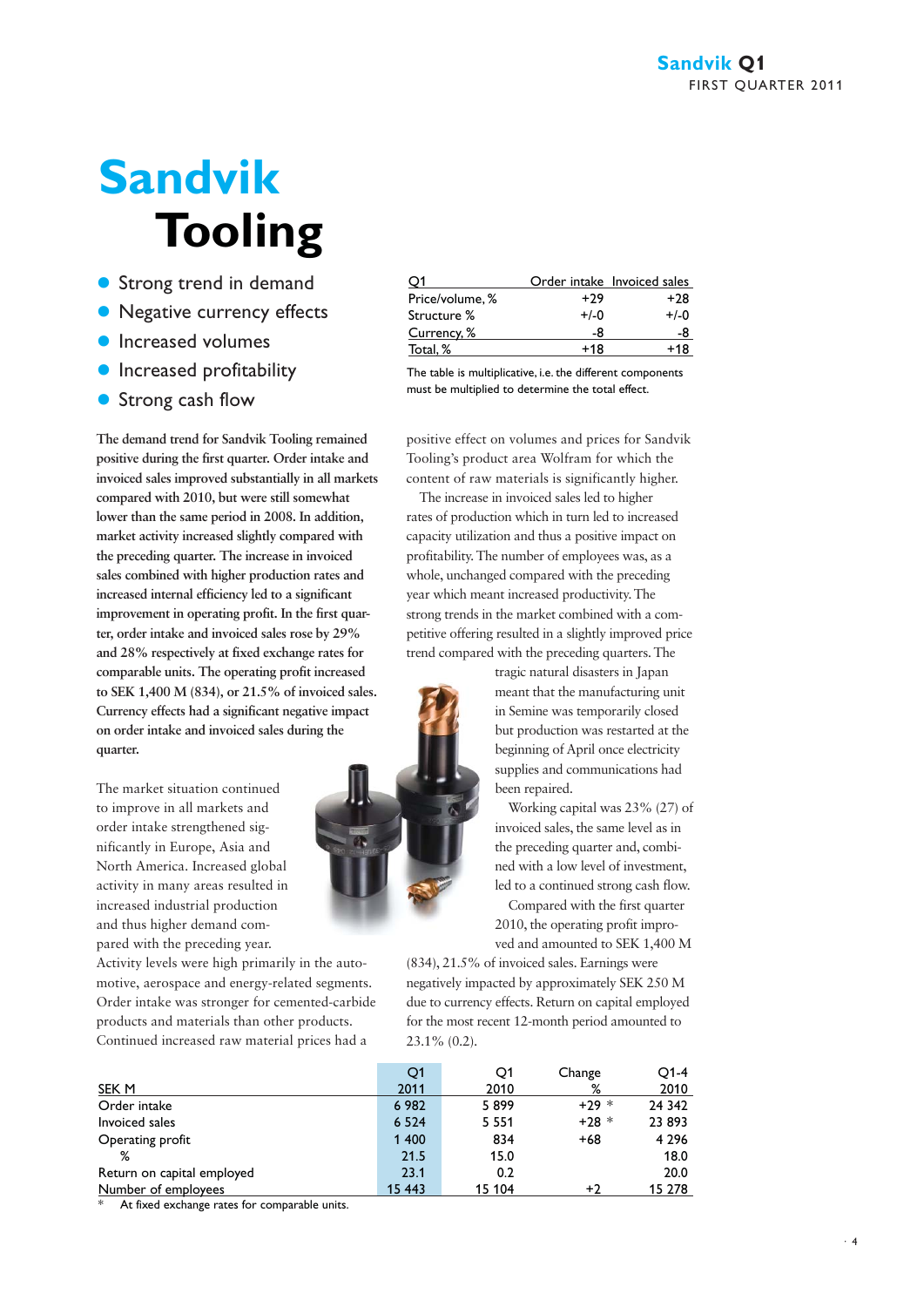# **Sandvik Mining and Construction**

- **Strong demand trend**
- Negative currency effects
- **High production rates**
- Return above 30% The table is multiplicative, i.e. the different components

**Activity in the global mining industry continued to increase in the first quarter. Demand in the construction industry also increased, but from a low level. Demand for equipment continued to increase and the aftermarket remained stable at a high level. Order intake and invoiced sales rose 14% and 28% respectively at fixed exchange rates. Movements in exchange rates had a significantly negative impact on order intake, invoiced sales and earnings. Increasing volumes and higher production rates contributed to a return on capital employed that exceeded 30%.**

Demand for Sandvik's products, equipment and services for the mining industry, primarily underground mines, continued to develop positively during the quarter in line with the trend from preceding quarters. Demand from the construction industry increased slightly from a low level. Activity in the projects business remained high but order intake and invoiced sales were lower than in the preceding quarter.

| 01              |        | Order intake Invoiced sales |
|-----------------|--------|-----------------------------|
| Price/volume, % | $+14$  | $+28$                       |
| Structure %     | $+/-0$ | $+/-0$                      |
| Currency, %     | -6     |                             |
| Total, %        | +8     | $+71$                       |
|                 |        |                             |

must be multiplied to determine the total effect.

Major project orders for a value of about SEK 750 M were received during the quarter, compared with about SEK 2 billion in the preceding year. The price trend improved somewhat compared with the preceding quarter.

The increased order intake was favorable in all markets but strongest in Africa, and North and South America. Despite a seasonal easing and extensive standstills in many mines due to flooding during the quarter, order intake increased by nearly 30% in Australia.

The aftermarket comprised 51% of invoiced sales, while equipment and projects comprised 39% and 10% respectively.

The number of employees rose slightly due to an expansion of the sales and service organization in Asia and South America. Working capital increased compared with the preceding quarter,

due to higher inventories and accounts receivable, and reached 26% of invoiced sales.

The level of investment remained lower than depreciation and amortization.

First-quarter operating profit amounted to SEK 1,327 M (623) or 14.5% (8.2) of invoiced sales. Earnings were positively impacted by increased invoicing and production volumes, and greater internal efficiency. Movements in exchange rates had a negative impact of about SEK 130 M. Return on capital employed for the last 12 months amounted to 30.4% (3.3).

|                            | Q1      | Q1      | Change  | O1-4    |
|----------------------------|---------|---------|---------|---------|
| SEK M                      | 2011    | 2010    | %       | 2010    |
| Order intake               | 10 695  | 9 9 0 6 | $+14$ * | 42 079  |
| Invoiced sales             | 9 182   | 7 5 8 8 | $+28$ * | 35 182  |
| Operating profit           | 1 3 2 7 | 623     | $+113$  | 4 6 6 5 |
| %                          | 14.5    | 8.2     |         | 13.3    |
| Return on capital employed | 30.4    | 3.3     |         | 25.9    |
| Number of employees        | 15 879  | 14 403  | $+10$   | 15 455  |

At fixed exchange rates for comparable units..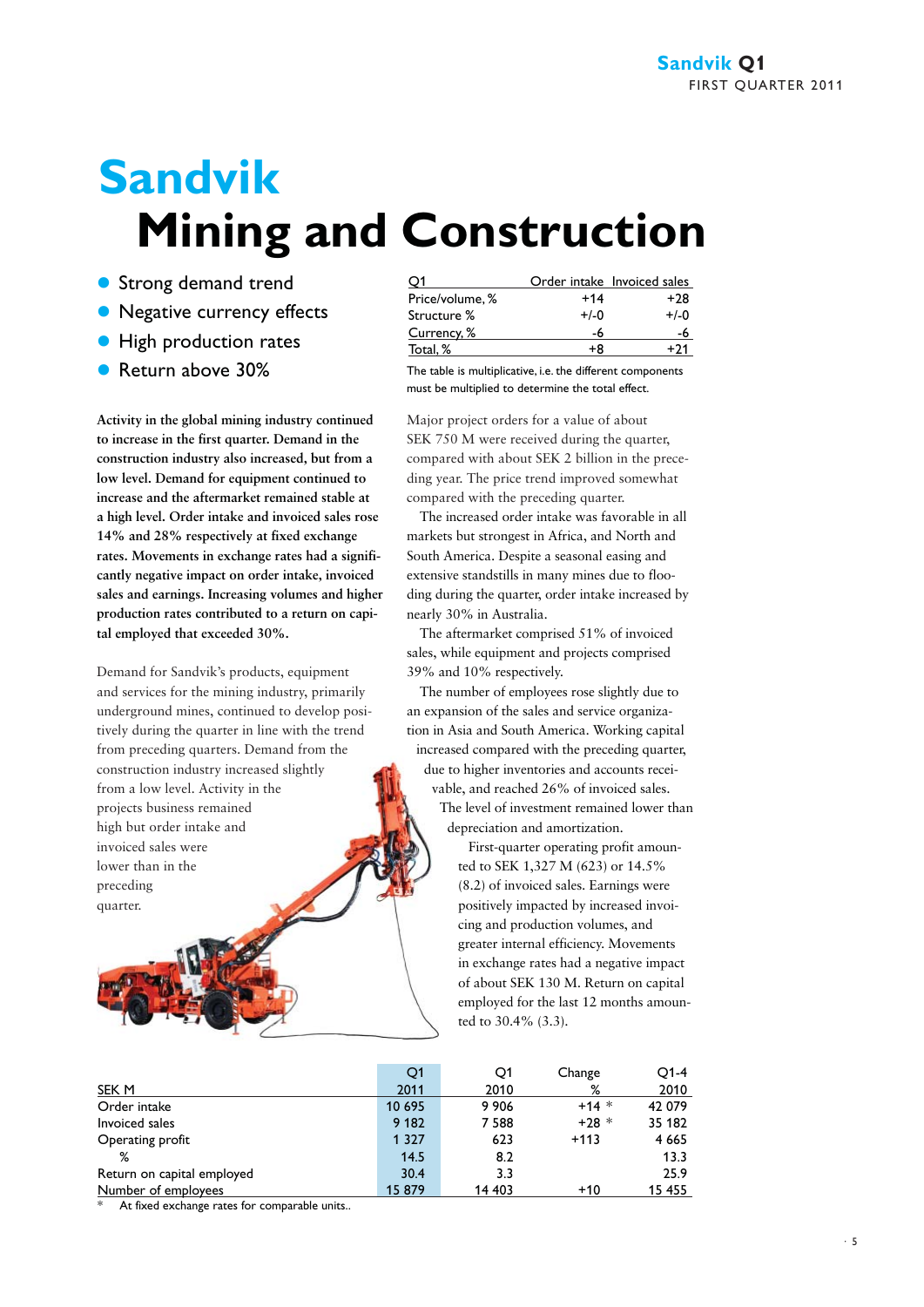# **Sandvik Materials Technology**

- **Increased demand**
- Negative currency effects
- **•** Production disruptions
- Metal price effect SEK +80 M
- **New business area President**

**Demand improved for Sandvik Materials Technology during the quarter. Order intake rose 14% and invoiced sales 21% at fixed exchange rates. Order intake for products for the energy sector and mining industry remained strong and the improvement continued for products used in the automotive, electronics and consumer goods industries. Earnings were negatively impacted by production disruptions in tube and pipe manufacturing, which also resulted in an increase in inventories.** 

The global market situation gradually improved during the quarter, primarily in Europe and North Ame-



rica. The market for high-alloy products for the energy sector remained strong during the quarter although invoiced sales to the nuclear power industry decreased slightly compared with the preceding quarter due to a planned, lower delivery level. Demand also increased for products to the automotive, consumer goods, chemical and engineering industries, while the volume trend for medical technology applications remained weak.

The tragic events in Japan during the quarter have not, to date, led to the cancelation or postponement of orders from the nuclear power industry. However, it is still too early to assess the long-term consequences. The ongoing capacity expansion is currently progressing as planned.

|                 |       | Order intake Invoiced sales |
|-----------------|-------|-----------------------------|
| Price/volume, % | $+14$ | +71                         |
| Structure %     | -1    | $+/-0$                      |
| Currency, %     | -5    |                             |
| Total, %        | ÷Я    |                             |

The table is multiplicative, i.e. the different components must be multiplied to determine the total effect.

An agreement was signed with Westinghouse for deliveries of cladding tubes to nuclear power stations during the quarter. The agreement extends over several years and corresponds to a total value of more than SEK 3 billion.

Capacity utilization increased in several areas but recurrent production disruptions in tube manu-

> facturing resulted in lower deliveries and increased costs, and that working capital rose due to greater production inventories. A number of activities are

under way to counteract the disruptions, and both improvements and growing deliveries were noted in March.

In April, a fire occurred in Sandviken's wire production plant. The effects will impact production and deliveries of wire products during at least the second quarter.

Working capital was 30% (28) of invoiced sales. Operating profit amounted to SEK 362 M (312) or 7.9% (7.8) of invoiced sales. Changed metal prices had a positive effect of about SEK 80 M on operating profit. Changed exchange rates had a negative impact of about SEK 50 M. Return on capital employed for the past 12 months was +9.6% (-1.9).

Jonas Gustavsson, former President of the Wire and Heating Technology product area, has been appointed President of the business area and will take up his new position on 1 May 2011. He succeeds Peter Gossas, who will retire according to agreement.

|                            | Q1      | Q1      | Change  | $O1-4$  |
|----------------------------|---------|---------|---------|---------|
| SEK M                      | 2011    | 2010    | %       | 2010    |
| Order intake               | 5 4 3 6 | 5 0 4 1 | $+14$ * | 20 847  |
| Invoiced sales             | 4 5 9 8 | 4 0 1 9 | $+21$ * | 17 703  |
| Operating profit           | 362     | 312     | $+16$   | 1 5 4 0 |
| %                          | 7.9     | 7.8     |         | 8.7     |
| Return on capital employed | 9.6     | $-1.9$  |         | 9.5     |
| Number of employees        | 9 1 1 1 | 8488    | +7      | 9058    |

At fixed exchange rates for comparable units.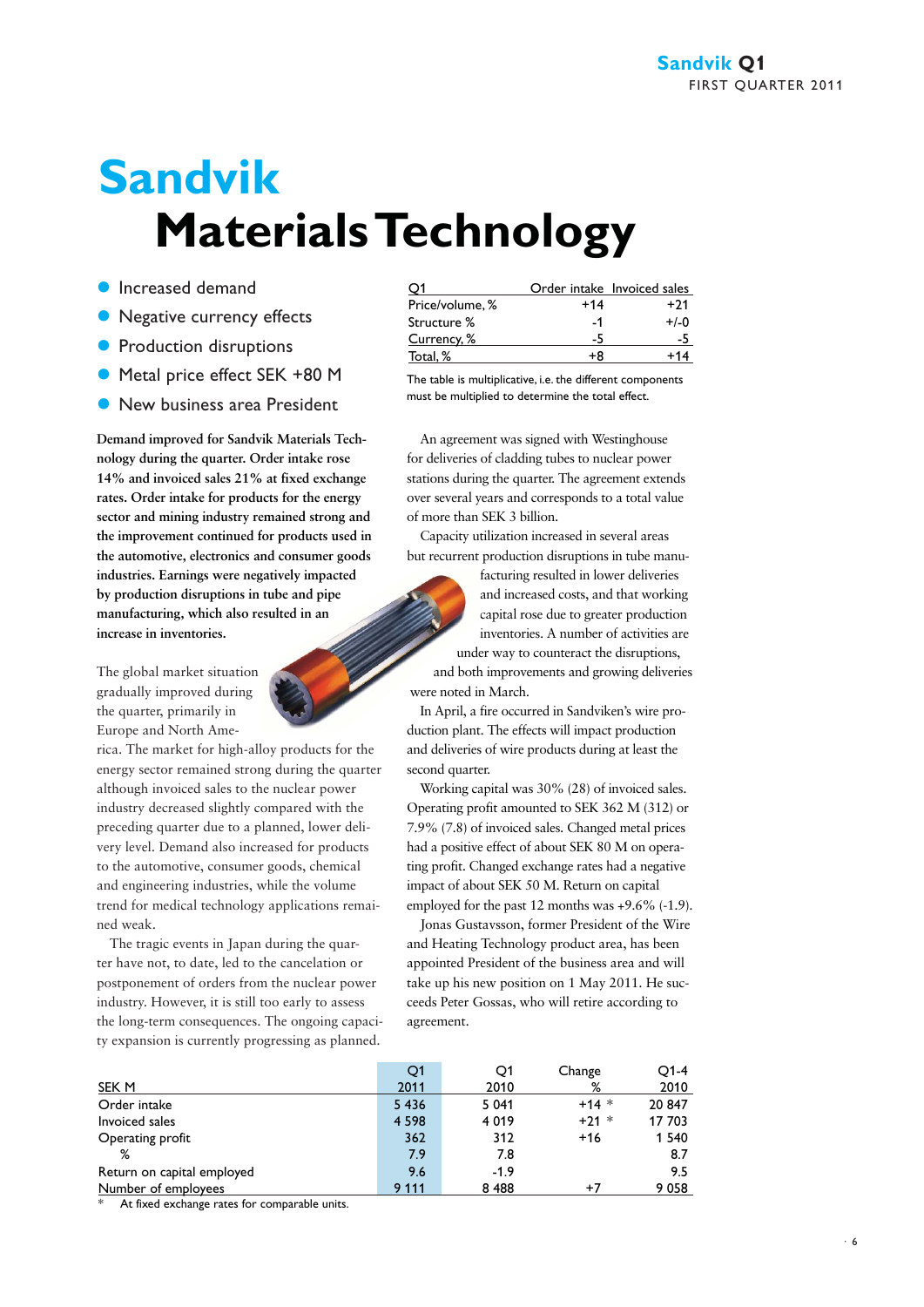## **Significant events**

- In December, Sandvik's Board of Directors appointed Olof Faxander as new President and CEO with effect from 1 February 2011. Olof Faxander succeeded Lars Pettersson who, after nine years as CEO, left Sandvik. Olof Faxander holds an M. Sc. and B. Sc. and was President and CEO of SSAB from 2006.
- In December, it was announced that Anna Vikström Persson had been appointed Senior Vice President Human Resources and member of Group Executive Management at Sandvik AB with effect from 1 March 2011. Anna Vikström Persson was previously Head of Group Human Resources and a member of the Group Executive Committee at SSAB.
- In April, it was announced that Jonas Gustavsson, previously President of the Wire and Heating Technology product area within Sandvik Materials Technology, had been appointed the new President of the business area effective 1 May 2011. Jonas Gustavsson succeeds Peter Gossas, who retired, as agreed with Sandvik, after nine years as President of the business area.
- In February, Sandvik Materials Technology signed a multi-year agreement with Westinghouse in respect of the supply of cladding tubes

## **Parent company**

The Parent Company's invoicing for the first quarter of 2011 amounted to SEK 4,604 M (4,077) and the operating profit was SEK 38 M (123). Income from shares in Group companies consists primarily of dividends from these and amounted to SEK 34

for nuclear power stations to a total value in excess of SEK 3 billion. As a consequence of the agreement, Sandvik's Board of Directors decided to approve the expansion of production capacity at the facility in Sandviken.

- During the first quarter, Sandvik Mining and Construction secured two major project orders for materials handling systems corresponding to a value of approximately SEK 750 M from customers in Australia and South America. In April another order was received from South America at a value of SEK 1.2 billion.
- On 15 April 2011, Sandvik Materials Technology was struck by a fire in an area of the wire manufacturing facility in Sandviken. No people came to harm. The damages, repairs and alternative methods of supply are being investigated and evaluated. Wire manufacture in Sandviken employs 250 people and produces goods with a market value of SEK 10 M per week.
- In April Sandvik Mining and Construction signed an agreement with Shandong Energy Machinery to form a joint venture in China for manufacturing and sales of equipment to the coal mining industry. The operation is expected to start before the end of 2011 and will be fully consolidated in the Sandvik reporting.

M (31) after the first quarter. Interest-bearing liabilities, less cash and cash equivalents and interestbearing assets, amounted to SEK 9,271 M (10,554 at 31 December 2010). Investments in fixed assets amounted to SEK 329 M (231).

## **Acquisitions and divestments**

No acquisitions or divestments were performed during the first quarter. Further part payments were made during the quarter relating to the acquisition of Wolfram and Seco Tools' acquisitions of NCI and DTC, which had a negative impact of SEK 265 M on cash flow after investments.

#### **Acquisitions during the most recent 18-month period**

| Business area                                      | Company/unit             | Closing    | Annual revenue    No. of |           |
|----------------------------------------------------|--------------------------|------------|--------------------------|-----------|
|                                                    |                          | date       | SEK M                    | employees |
| Seco Tools                                         | AOB, France              | 23 July 10 | 40                       | 50        |
| Seco Tools                                         | NCI and DTC, USA         | 29 Dec 10  | 275                      | 180       |
| <b>ALCOHOL:</b> THE R. P. LEWIS CO., LANSING MICH. | $\overline{\phantom{a}}$ |            |                          |           |

No divestments were made during the most recent 18-month period.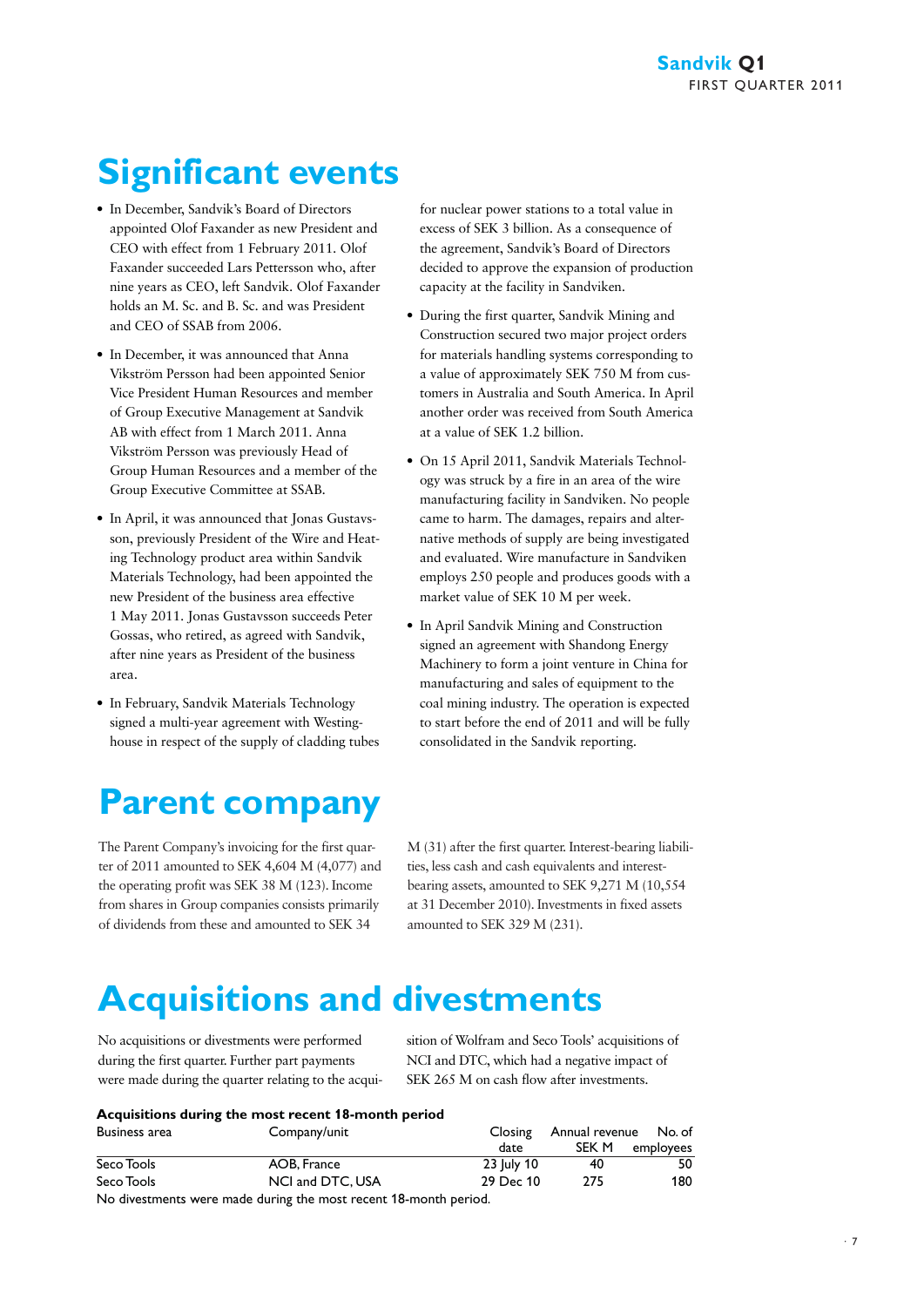### **The Group**

#### **INCOME STATEMENT**

|                                                          | Q1       | Q1       | Change | Q1-4      |
|----------------------------------------------------------|----------|----------|--------|-----------|
| <b>SEK M</b>                                             | 2011     | 2010     | %      | 2010      |
| Revenue                                                  | 22 030   | 18 5 34  | $+19$  | 82 654    |
| Cost of sales and services                               | $-13736$ | $-12270$ | $+12$  | $-53$ 131 |
| Gross profit                                             | 8 2 9 4  | 6 2 6 4  | $+32$  | 29 5 23   |
| % of revenues                                            | 37.6     | 33.8     |        | 35.7      |
| Selling expenses                                         | $-2840$  | $-2.581$ | $+10$  | $-10.848$ |
| Administrative expenses                                  | $-1468$  | $-1260$  | $+16$  | $-5295$   |
| Research and development costs                           | $-584$   | $-499$   | $+17$  | $-2,106$  |
| Other operating income and expenses                      | $-131$   | -27      |        | -245      |
| Operating profit                                         | 3 2 7 1  | 1897     | $+72$  | 11 029    |
| % of revenues                                            | 14.8     | 10.2     |        | 13.3      |
| Financial net                                            | $-416$   | $-395$   | +5     | -1 617    |
| Profit after financial items                             | 2855     | 1 502    | +90    | 9 4 1 2   |
| % of revenues                                            | 13.0     | 8.1      |        | 11.4      |
| Income tax                                               | $-729$   | $-380$   | +92    | $-2469$   |
| Profit for the period                                    | 2 1 2 6  | 1 1 2 2  | +89    | 6943      |
| % of revenues                                            | 9.7      | 6.1      |        | 8.4       |
|                                                          |          |          |        |           |
| Other comprehensive income                               |          |          |        |           |
| Foreign currency translation differences                 | $-1124$  | $-870$   |        | $-2.386$  |
| Cash-flow hedges                                         | 176      | 235      |        | 615       |
| Tax related to other comprehensive income                | $-46$    | $-62$    |        | $-162$    |
| Other comprehensive income for the period, net after tax | $-994$   | $-697$   |        | $-1933$   |
| Total comprehensive income for the period                | 1 1 3 2  | 425      |        | 5 0 1 0   |
| Profit for the period attributable to:                   |          |          |        |           |
| Owners of the parent                                     | 2 0 2 7  | 1 0 6 2  |        | 6 6 3 4   |
| Non-controlling interests                                | 99       | 60       |        | 309       |
| Total comprehensive income attributable to:              |          |          |        |           |
| Owners of the parent                                     | 1 0 4 7  | 382      |        | 4769      |
| Non-controlling interests                                | 85       | 43       |        | 241       |
| Earnings per share, SEK *                                | 1.71     | 0.90     |        | 5.59      |

\* No dilution effects during the period.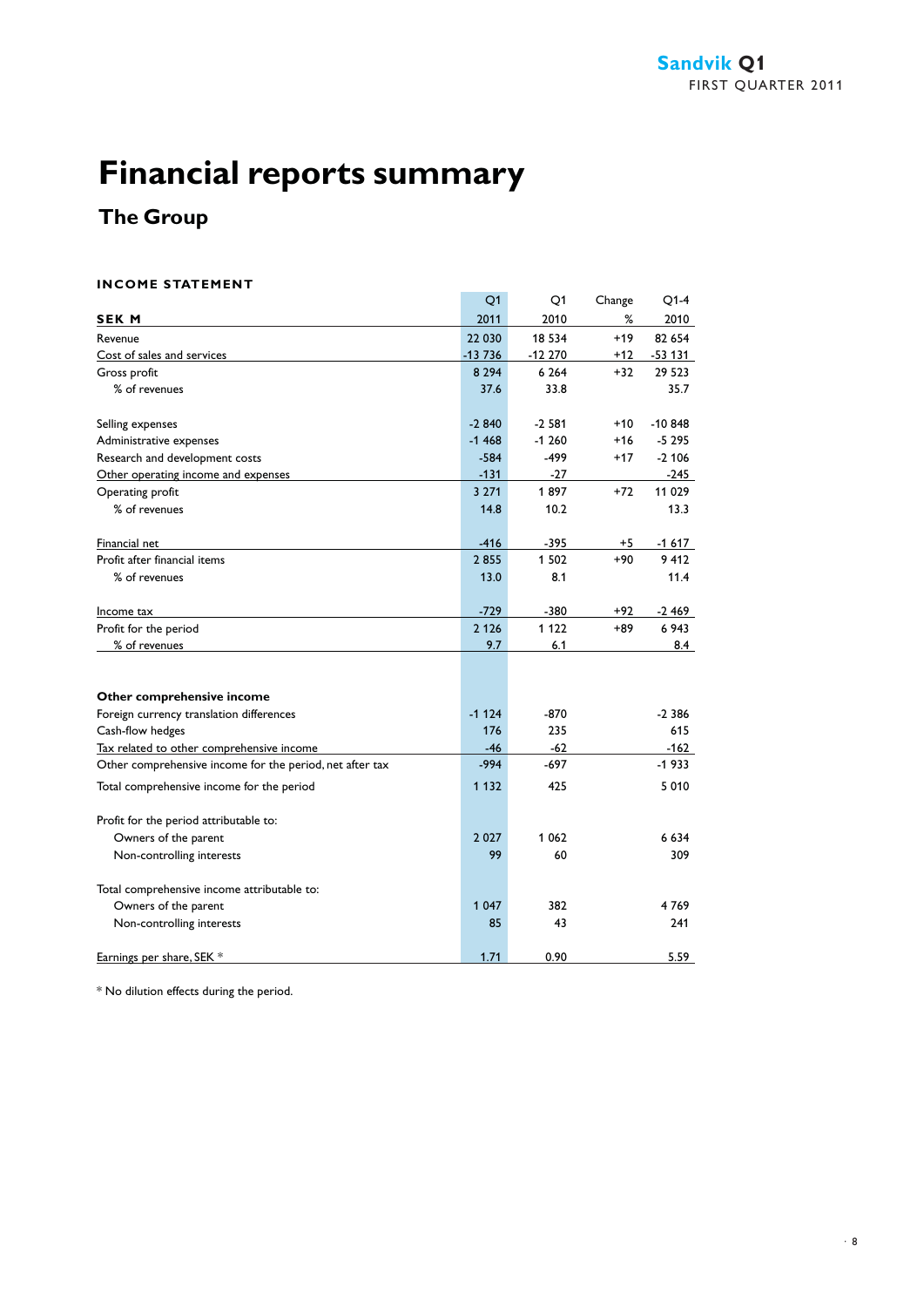### **The Group**

#### **BALANCE SHEET**

|                                              | 31 Mar  | 31 Mar  | Change | 31 Dec  |
|----------------------------------------------|---------|---------|--------|---------|
| <b>SEK M</b>                                 | 2011    | 2010    | %      | 2010    |
| Intangible assets                            | 12757   | 13 721  | $-7$   | 13 193  |
| Property, plant and equipment                | 24 5 74 | 25 713  | $-4$   | 25 25 2 |
| Financial assets                             | 5 9 8 6 | 6 0 4 4 | $-1$   | 6 0 23  |
| Inventories                                  | 22 550  | 19 401  | $+16$  | 21 4 20 |
| Current receivables                          | 20 619  | 18 975  | $+9$   | 19 328  |
| Cash and cash equivalents                    | 4 680   | 4 7 18  | -1     | 4 783   |
| Total assets                                 | 91 166  | 88 572  | $+3$   | 89 999  |
|                                              |         |         |        |         |
| Total equity                                 | 34 966  | 30 374  | $+15$  | 33 813  |
| Non-current interest-bearing liabilities     | 25 342  | 30 703  | $-17$  | 25 684  |
| Non-current non-interest-bearing liabilities | 5816    | 5 5 0 9 | $+6$   | 5869    |
| Current interest-bearing liabilities         | 3 5 5 7 | 4 600   | $-23$  | 3783    |
| Current non-interest-bearing liabilities     | 21 485  | 17 386  | $+24$  | 20 850  |
| Total equity and liabilities                 | 91 166  | 88 572  | $+3$   | 89 999  |
|                                              |         |         |        |         |
| Net working capital*                         | 22 670  | 21 567  | $+5$   | 21 139  |
| Loans                                        | 26 299  | 32 369  | -19    | 26 976  |
| Net debt**                                   | 22 753  | 29 078  | $-22$  | 23 200  |
| Non-controlling interests in total equity    | 1318    | 1 005   | +31    | 1 2 3 3 |

\* Inventories plus trade receivables excl. prepaid income taxes, reduced by non-interest-bearing liabilities excl. tax liabilities.

\*\* Current and non-current interest-bearing liabilities including net provisions for pensions, less cash and cash equivalents.

#### **CHANGE IN TOTAL EQUITY**

|                                           | Equity related to    | Non-controlling | Total   |
|-------------------------------------------|----------------------|-----------------|---------|
| <b>SEK M</b>                              | owners of the parent | interest        | equity  |
| Opening equity, 1 January 2010            | 28 987               | 970             | 29 957  |
| Total comprehensive income for the period | 4769                 | 241             | 5 0 1 0 |
| Acquisition of non-controlling interests  | 10                   | $-17$           | $-7$    |
| Divestment of non-controlling interests   |                      | 41              | 41      |
| <b>Dividends</b>                          | $-1186$              | $-2$            | $-1188$ |
| Closing equity, 31 December 2010          | 32 580               | 1 2 3 3         | 33 813  |
| Opening equity, 1 January 2011            | 32 580               | 1 2 3 3         | 33 813  |
| Total comprehensive income for the period | 1 0 4 7              | 85              | 1 1 3 2 |
| Personnel options program                 | 21                   |                 | 21      |
| Closing equity, 31 March 2011             | 33 648               | 1 3 1 8         | 34 966  |
| Opening equity, 1 January 2010            | 28 987               | 970             | 29 957  |
| Total comprehensive income for the period | 382                  | 43              | 425     |
| Acquisition of non-controlling interests  |                      | $-7$            | $-7$    |
| Dividends                                 |                      | -1              | -1      |
| Closing equity, 31 March 2010             | 29 369               | 1 0 0 5         | 30 374  |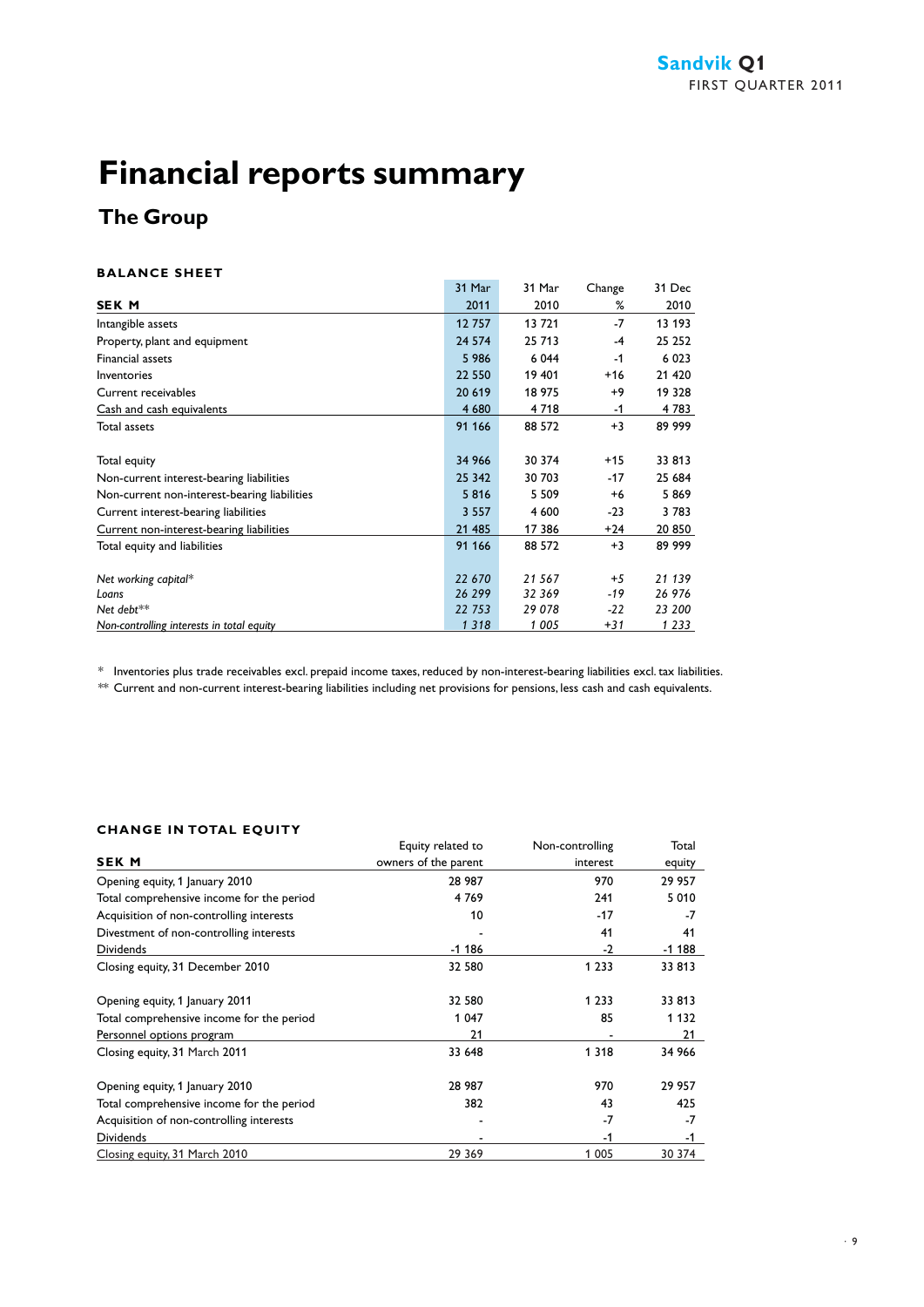### **The Group**

#### **CASH-FLOW STATEMENT**

|                                                                 | Q1       | Q1       | $Q1-4$   |
|-----------------------------------------------------------------|----------|----------|----------|
| <b>SEK M</b>                                                    | 2011     | 2010     | 2010     |
| Cash flow from operating activities                             |          |          |          |
| Income after financial income and expenses                      | $+2855$  | $+1502$  | $+9412$  |
| Adjustment for depreciation, amortization and impairment losses | $+956$   | $+991$   | +4 038   |
| Adjustment for items that do not require the use of cash etc.   | $+30$    | $-53$    | $-130$   |
| Income tax paid                                                 | $-485$   | $-308$   | $-1056$  |
| Cash flow from operations before changes in working capital     | $+3356$  | $+2132$  | $+12264$ |
| Changes in working capital                                      |          |          |          |
| Change in inventories                                           | $-2009$  | $+218$   | $-2,161$ |
| Change in operating receivables                                 | $-1444$  | $-1171$  | $-2832$  |
| Change in operating liabilities                                 | $+1$ 199 | $+1104$  | $+5041$  |
| Cash flow from operating activities                             | $-2254$  | $+151$   | $+48$    |
| Investments in rental equipment                                 | $-79$    | -39      | $-369$   |
| Divestments of rental equipment                                 | 13       | 43       | $+206$   |
| Cash flow from operations                                       | $+1036$  | $+2.287$ | $+12149$ |
| Cash flow from investing activities                             |          |          |          |
| Acquisitions of companies and shares, net of cash acquired      | $-265$   | $-237$   | $-1216$  |
| Acquisitions of property, plant and equipment                   | $-884$   | $-531$   | $-3,378$ |
| Proceeds from sale of property, plant and equipment             | $+26$    | $+75$    | $+214$   |
| Cash flow from investing activities                             | $-1123$  | $-693$   | -4 380   |
| Net cash flow after investing activities                        | $-87$    | $+1594$  | $+7769$  |
| Cash flow from financing activities                             |          |          |          |
| Change in interest bearing debt                                 | $+141$   | $-4366$  | $-9223$  |
| Dividends paid                                                  |          | -1       | $-1188$  |
| Cash flow from financing activities                             | $+141$   | $-4367$  | $-10411$ |
| Cash flow for the period                                        | $+54$    | $-2773$  | $-2642$  |
| Cash and cash equivalents at beginning of the period            | $+4783$  | $+7506$  | $+7506$  |
| Exchange-rate differences in cash and cash equivalents          | $-157$   | $-15$    | -81      |
| Cash and cash equivalents at the end of the period              | +4 680   | +4 718   | +4 783   |

| <b>KEY FIGURES</b>                                      | Q <sub>1</sub> | Q1        | Q1-4      |
|---------------------------------------------------------|----------------|-----------|-----------|
|                                                         | 2011           | 2010      | 2010      |
| No. of shares outstanding at end of period $(000)^{-1}$ | 1 186 287      | 1 186 287 | 1 186 287 |
| Average no. of shares $(7000)^{-1}$                     | 1 186 287      | 1 186 287 | 1 186 287 |
| Tax rate, %                                             | 25.5           | 25.2      | 26.2      |
| Return on capital employed, % 2)                        | 19.8           | 1.0       | 17.4      |
| Return on total equity, $\frac{2}{3}$                   | 24.5           | $-3.7$    | 22.1      |
| Return on total capital, $\frac{2}{3}$                  | 14.2           | 0.8       | 12.7      |
| Shareholders' equity per share, SEK                     | 28.40          | 24.80     | 27.50     |
| Net debt/equity ratio                                   | 0.7            | 1.0       | 0.7       |
| Equity/assets ratio, %                                  | 38             | 34        | 38        |
| Net working capital, %                                  | 25             | 29        | 22        |
| Earnings per share, SEK                                 | 1.71           | 0.90      | 5.59      |
| Cash flow from operating activities, SEK M              | $+1036$        | $+2287$   | $+12149$  |
| Number of employees                                     | 47858          | 44 505    | 47 064    |

1) No dilution effect during the period.

2) Rolling 12 months.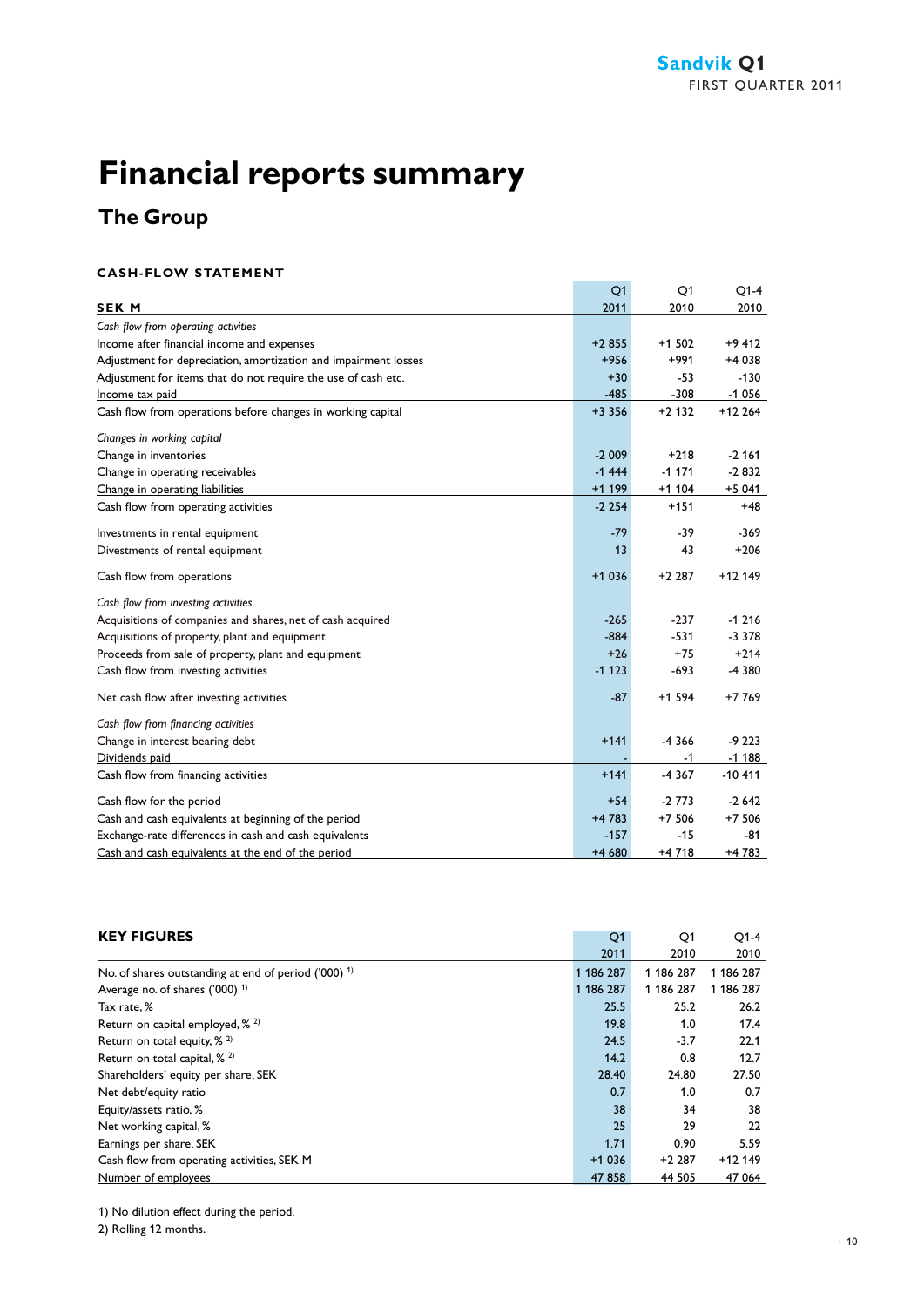### **The parent company**

#### **INCOME STATEMENT**

|                                            | Q1      | Q1      | Change | $O1-4$         |
|--------------------------------------------|---------|---------|--------|----------------|
| <b>SEK M</b>                               | 2011    | 2010    | %      | 2010           |
| Revenue                                    | 4 6 0 4 | 4 0 7 7 | $+13$  | 17 668         |
| Cost of sales and services                 | $-3588$ | $-3044$ | $+18$  | $-13348$       |
| Gross profit                               | 1 0 1 6 | 1 0 3 3 | $-2$   | 4 3 2 0        |
|                                            |         |         |        |                |
| Selling expenses                           | $-158$  | $-125$  | $+26$  | $-631$         |
| Administrative expenses                    | $-830$  | $-624$  | $+33$  | $-2820$        |
| Research and development costs             | $-277$  | $-213$  | $+30$  | $-932$         |
| Other operating income and expenses        | 287     | 52      |        | 170            |
| Operating profit                           | 38      | 123     | -69    | 107            |
|                                            |         |         |        |                |
| Income from shares in group companies      | 34      | 31      | $+10$  | 3 3 4 3        |
| Income from shares in associated companies |         |         |        | 5              |
| Interest income and similar items          | 270     | 249     | $+8$   | 665            |
| Interest expenses and similar items        | $-392$  | -344    | $+14$  | $-1376$        |
| Profit after financial items               | $-50$   | 59      |        | 2 744          |
|                                            |         |         |        |                |
| Appropriations                             |         |         |        | $\overline{2}$ |
| Income tax expense                         | 19      | -85     |        | 104            |
| Profit for the period                      | $-31$   | $-26$   | $+19$  | 2850           |

#### **BALANCE SHEET**

|                                                        | 31 Mar         | 31 Mar  | Change  | 31 Dec   |
|--------------------------------------------------------|----------------|---------|---------|----------|
| <b>SEK M</b>                                           | 2011           | 2010    | %       | 2010     |
| Intangible assets                                      | 1              | 24      | -96     | 25       |
| Property, plant and equipment                          | 6886           | 6 6 2 7 | $+4$    | 6768     |
| <b>Financial assets</b>                                | 15 733         | 15 506  | $+1$    | 15831    |
| Inventories                                            | 4 0 3 2        | 3 4 2 1 | $+18$   | 3 6 7 5  |
| Current receivables                                    | 15 357         | 19 636  | $-22$   | 20 000   |
| Cash and cash equivalents                              | $\overline{2}$ | 2       | $+/- 0$ | 12       |
| Total assets                                           | 42 011         | 45 216  | $-7$    | 46 311   |
|                                                        |                |         |         |          |
| Total equity                                           | 17 724         | 14 574  | $+22$   | 17 740   |
| Untaxed reserves                                       | $\overline{2}$ | 4       | -50     | 2        |
| Provisions                                             | 258            | 222     | $+16$   | 281      |
| Non-current interest-bearing liabilities               | 14 501         | 18 400  | $-21$   | 14 5 9 2 |
| Non-current non-interest-bearing liabilities           |                | 60      |         |          |
| Current interest-bearing liabilities                   | 3810           | 7 5 6 7 | $-50$   | 8 3 1 2  |
| Current non-interest-bearing liabilities               | 5 7 1 6        | 4 3 8 9 | $+30$   | 5 3 8 4  |
| Total equity and liabilities                           | 42 011         | 45 216  | $-7$    | 46 311   |
|                                                        |                |         |         |          |
| Pledged assets                                         |                |         |         |          |
| Contingent liabilities                                 | 10811          | 14 893  | $-27$   | 11 228   |
| Interest-bearing liabilities and provisions minus cash |                |         |         |          |
| and cash equivalents and interest-bearing assets       | 9 2 7 1        | 11 351  | $-18$   | 10 554   |
| Investments in fixed assets                            | 329            | 231     | 42      | 946      |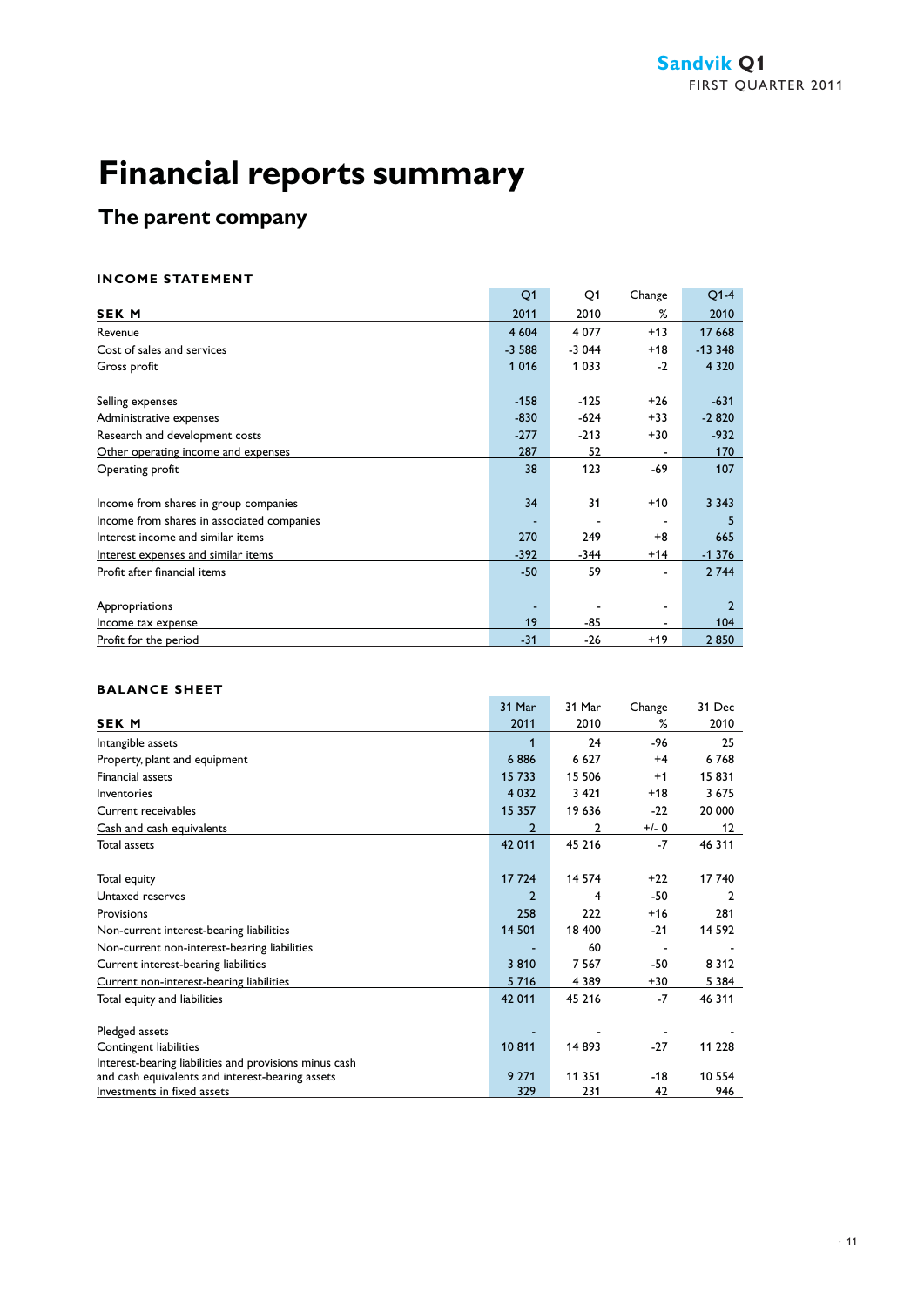## **Market overview and key figures**

### **The Group**

#### **ORDER INTAKE OCH INVOICED SALES PER MARKET AREA Q1 2011**

**The Group**

|                                        | <b>Order intake</b> |       | $Change*$ | Share                   | <b>Invoiced sales</b> | $Change*$ | Share          |
|----------------------------------------|---------------------|-------|-----------|-------------------------|-----------------------|-----------|----------------|
| Market area                            | SEK M               | %     | %1)       | %                       | SEK M                 | ℅         | %              |
| Europe                                 | 9 5 8 1             | $+32$ | $+36$     | 39                      | 8726                  | $+29$     | 40             |
| <b>NAFTA</b>                           | 4 2 0 1             | $+20$ | $+35$     | 17                      | 3 6 1 3               | $+25$     | 16             |
| South America                          | 1 5 7 6             | $-37$ | $+31$     | 6                       | 1709                  | $+57$     | 8              |
| Africa/Middle East                     | 2 5 8 9             | $+42$ | $+42$     | 11                      | 2 1 5 6               | $+29$     | 10             |
| Asia                                   | 4 5 2 5             | $+20$ | $+20$     | 18                      | 3757                  | $+25$     | 17             |
| Australia                              | 2 4 2 9             | $+23$ | $+22$     | 9                       | 2 0 6 9               | $+7$      | 9              |
| Total                                  | 24 901              | $+19$ | $+31$     | 100                     | 22 030                | $+27$     | 100            |
| <b>Sandvik Tooling</b>                 |                     |       |           |                         |                       |           |                |
| Europe                                 | 3870                | $+35$ | $+35$     | 56                      | 3 5 5 8               | $+32$     | 55             |
| <b>NAFTA</b>                           | 1 1 9 1             | $+28$ | $+28$     | 17                      | 1 1 4 7               | $+26$     | 18             |
| South America                          | 274                 | $+14$ | $+14$     | 4                       | 285                   | $+21$     | $\overline{4}$ |
| Africa/Middle East                     | 91                  | $-34$ | $-34$     | 1                       | 84                    | $-15$     | 1              |
| Asia                                   | 1 4 8 6             | $+28$ | $+28$     | 21                      | 1 3 8 2               | $+29$     | 21             |
| Australia                              | 70                  | $+6$  | $+6$      | 1                       | 68                    | $+4$      | $\mathbf{1}$   |
| Total                                  | 6 982               | $+29$ | $+29$     | 100                     | 6 5 2 4               | $+28$     | 100            |
| <b>Sandvik Mining and Construction</b> |                     |       |           |                         |                       |           |                |
| Europe                                 | 1818                | $+24$ | $+24$     | 17                      | 1625                  | $+13$     | 18             |
| <b>NAFTA</b>                           | 1 5 2 4             | $+43$ | $+43$     | 14                      | 1 2 3 3               | $+40$     | 13             |
| South America                          | 1 1 0 1             | $-47$ | $+45$     | 10                      | 1 2 2 6               | $+82$     | 13             |
| Africa/Middle East                     | 2 3 7 3             | $+51$ | $+53$     | 22                      | 1993                  | $+35$     | 22             |
| Asia                                   | 1758                | $+14$ | $+14$     | 17                      | 1 3 3 7               | $+20$     | 15             |
| Australia                              | 2 1 2 1             | $+29$ | $+29$     | 20                      | 1768                  | $+12$     | 19             |
| Total                                  | 10 695              | $+14$ | $+32$     | 100                     | 9 1 8 2               | $+28$     | 100            |
| <b>Sandvik Materials Technology</b>    |                     |       |           |                         |                       |           |                |
| Europe                                 | 2869                | $+32$ | $+49$     | 53                      | 2 5 3 7               | $+36$     | $+55$          |
| <b>NAFTA</b>                           | 1 1 3 5             | $-11$ | $+29$     | 21                      | 913                   | $+5$      | $+20$          |
| South America                          | 122                 | $-12$ | $-12$     | 2                       | 113                   | $+3$      | $+2$           |
| Africa/Middle East                     | 103                 | $+17$ | $+17$     | $\overline{2}$          | 57                    | $-16$     | $+1$           |
| Asia                                   | 988                 | $+17$ | $+17$     | 18                      | 765                   | $+24$     | $+17$          |
| Australia                              | 219                 | $-11$ | $-11$     | $\overline{\mathbf{4}}$ | 213                   | $-23$     | $+5$           |
| Total                                  | 5 4 3 6             | $+14$ | $+32$     | 100                     | 4 5 9 8               | $+21$     | 100            |

\* At fixed exchange rates for comparable units.

1) Excluding major orders.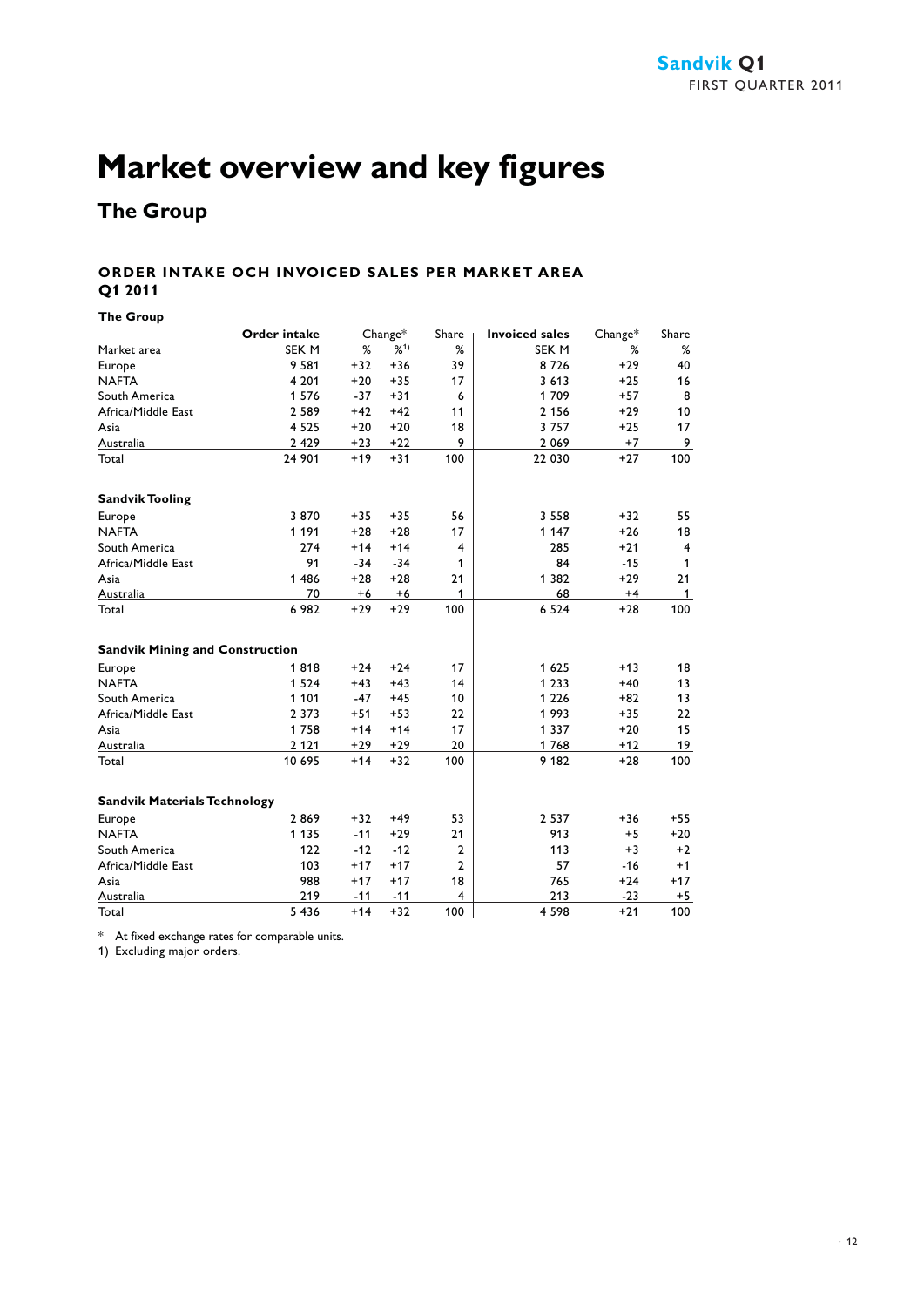### **The Group**

#### **ORDER INTAKE BY BUSINESS AREA**

|                                 | Q1      | Q2      | O3      | Q4      | O1-4   | O <sub>1</sub> |       | Change Q1 |
|---------------------------------|---------|---------|---------|---------|--------|----------------|-------|-----------|
| <b>SEKM</b>                     | 2010    | 2010    | 2010    | 2010    | 2010   | 2011           | %     | % 1)      |
| Sandvik Tooling                 | 5899    | 6 2 9 5 | 5998    | 6 1 5 0 | 24 342 | 6 9 8 2        | $+18$ | $+29$     |
| Sandvik Mining and Construction | 9906    | 9629    | 9 1 6 3 | 13 381  | 42 079 | 10 695         | $+8$  | $+14$     |
| Sandvik Materials Technology    | 5 0 4 1 | 5752    | 4896    | 5 1 5 8 | 20847  | 5 4 3 6        | $+8$  | $+14$     |
| Seco Tools $2$                  | 1425    | 1502    | 1466    | 1 624   | 6016   | 1 788          | $+26$ | $+34$     |
| Group activities                | -1      |         |         |         |        |                |       |           |
| Group total                     | 22 270  | 23 179  | 21 5 23 | 26 313  | 93 285 | 24 901         | +12   | $+19$     |

#### **INVOICED SALES BY BUSINESS AREA**

|                                 | O1      | O <sub>2</sub> | Q3      | O4      | $O1-4$ | O <sub>1</sub> |       | Change Q1 |
|---------------------------------|---------|----------------|---------|---------|--------|----------------|-------|-----------|
| <b>SEK M</b>                    | 2010    | 2010           | 2010    | 2010    | 2010   | 2011           | %     | %1        |
| Sandvik Tooling                 | 5 5 5 1 | 6 1 2 2        | 5966    | 6 2 5 5 | 23893  | 6 5 2 4        | $+18$ | $+28$     |
| Sandvik Mining and Construction | 7588    | 8 3 7 5        | 8676    | 10 543  | 35 182 | 9 1 8 2        | $+21$ | $+28$     |
| Sandvik Materials Technology    | 4 0 1 9 | 4 6 1 8        | 4 1 7 0 | 4896    | 17 703 | 4 5 9 8        | $+14$ | $+21$     |
| Seco Tools <sup>2)</sup>        | 1 3 6 7 | 1479           | 1420    | 1 572   | 5838   | 1 7 1 6        | $+26$ | $+34$     |
| Group activities                | 9       | 9              |         | 10      | 38     | 10             |       |           |
| Group total                     | 18 5 34 | 20 603         | 20 241  | 23 276  | 82 654 | 22 030         | +19   | $+27$     |

#### **OPERATING PROFIT BY BUSINESS AREA**

|                                 | Q1    | Q <sub>2</sub> | Q3      | Q4      | $O1-4$  | O <sub>1</sub> | Change |
|---------------------------------|-------|----------------|---------|---------|---------|----------------|--------|
| <b>SEK M</b>                    | 2010  | 2010           | 2010    | 2010    | 2010    | 2011           | %      |
| Sandvik Tooling                 | 834   | 1 283          | 961     | 1 219   | 4 2 9 6 | 1 400          | $+68$  |
| Sandvik Mining and Construction | 623   | 1 283          | 1 2 5 7 | 503     | 4 6 6 5 | 1 3 2 7        | $+113$ |
| Sandvik Materials Technology    | 312   | 699            | 203     | 326     | 1 540   | 362            | $+16$  |
| Seco Tools <sup>2)</sup>        | 220   | 311            | 245     | 322     | 1098    | 352            | $+60$  |
| Group activities                | $-92$ | $-105$         | $-134$  | $-241$  | -570    | $-170$         |        |
| Group total $3$ )               | 897   | 3 4 7 1        | 2 5 3 2 | 3 1 2 9 | 11 029  | 3 2 7 1        | $+72$  |

#### **OPERATING MARGIN BY BUSINESS AREA**

|                                 | Q1   | O <sub>2</sub> | Q3   | Q4   | $O1-4$ | Q <sub>1</sub> |
|---------------------------------|------|----------------|------|------|--------|----------------|
| <b>SEK M</b>                    | 2010 | 2010           | 2010 | 2010 | 2010   | 2011           |
| Sandvik Tooling                 | 15.0 | 21.0           | 16.1 | 19.5 | 18.0   | 21.5           |
| Sandvik Mining and Construction | 8.2  | 15.3           | 14.5 | 14.3 | 13.3   | 14.5           |
| Sandvik Materials Technology    | 7.8  | 15.1           | 4.9  | 6.7  | 8.7    | 7.9            |
| Seco Tools <sup>2)</sup>        | 16.1 | 21.0           | 17.2 | 20.5 | 18.8   | 20.5           |
| Group total                     | 10.2 | 16.8           | 12.5 | 13.4 | 13.3   | 14.8           |

1) Change compared with preceding year at fixed exchange rates for comparable units.

2) As a result of the majority holding in Seco Tools AB, Sandvik consolidates this company.

For comments, refer to the Seco Tools' interim report.

3) Internal transactions had negligible effect on business area profits.